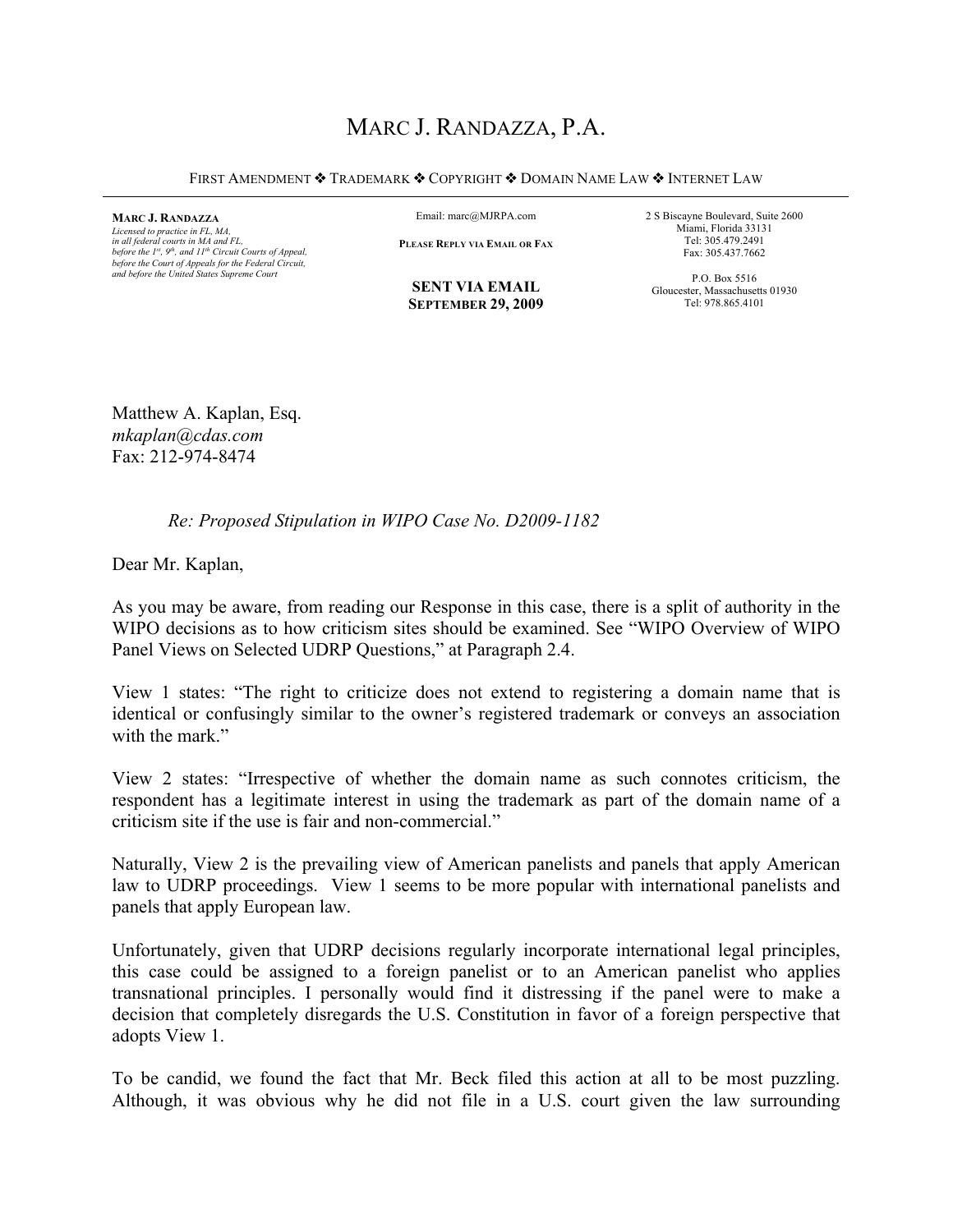nominative fair use of trademarks as fully explained in our Brief. Naturally, a defamation claim as alluded to in Mr. Beck's complaint would be humiliatingly doomed as well in a U.S. court. See Greenbelt Coop. Pub. Ass'n. v. Bresler, 398 U.S. 6 (1970) (when it is apparent, in the context of a statement, that its meaning is figurative and hyperbolic, the falsity of the literal meaning does not equal a knowing falsehood or reckless disregard for the truth, thus a public figure can not prove actual malice as a matter of law); Hustler Magazine v. Falwell, 485 U.S. 46 (1988) (although this was an intentional infliction of emotional distress claim, by the time it got to the U.S. Supreme Court, the initial action included a defamation claim. The preposterous nature of the parodic claims led the jury to find against Falwell); Dworkin v. L.F.P., Inc., 839 P.2d 903 (Wyo. 1992) (plaintiff referred to as "shit-squeezing sphincter," and "a cry baby who can dish out criticism but clearly can't take it"); Lampkin-Asam v. Miami Daily News, Inc., 408 So. 2d 666 (Fla. 3d DCA 1981) (even otherwise defamatory words are hyperbolic, and thus protected speech when taken "in their proper context."); Horsley v. Rivera, 292 F.3d 695, (11th Cir. 2002) (a claim that plaintiff was an "accomplice to homicide" protected as rhetorical hyperbole when taken in context); Fortson v. Colangelo & NY Post, 434 F.Supp.2d 1369 (S.D. Fla. 2006) (when words literally accuse plaintiff of a crime, there is no defamation when the context makes it clear that it is rhetorical and parodical speech).

Accordingly, we found it to be most ironic that Mr. Beck, facing the fact that the U.S. Constitution would stand in his way in a U.S. court, sought to bring this action before an international domain name arbitration panel. On March 30, 2009, he said on his show:

> Let me tell you something. When you can't win with the people, you bump it up to the courts. When you can't win with the courts, you bump it up to the international level.

Of course, we levy no critique at Mr. Beck for seeking to vindicate his perceived rights in this forum. We do not share his opinion as articulated on March 30, and we respect his creativity in seeking an alternate avenue where his claims *might* have a chance of success.<sup>1</sup> Unfortunately, despite the general wisdom among UDRP panelists, we find that occasionally they render decisions that make First Amendment champions cringe.

We are certain that despite our disagreement with Mr. Beck's legal position, that all parties involved hold equal reverence for the First Amendment. Therefore, I have prepared a proposed stipulation that will ensure that no matter which panelist is assigned to this case, the First Amendment will illuminate these proceedings like rays of light from the Torch of Liberty.

I hate to presume anything about anyone, but I presume that Mr. Beck will agree to this stipulation. It would be an interesting day indeed if Mr. Beck preferred to risk that a panelist would apply *French law*<sup>2</sup> to a case between two Americans over a matter of public discourse.

<sup>&</sup>lt;sup>1</sup> We must all admit that Mr. Beck *could* prevail in the UDRP action.

<sup>&</sup>lt;sup>2</sup> To be clear, we have nothing but respect for the French legal system. Nevertheless, the Gallic commitment to free speech rights is not as broad as ours.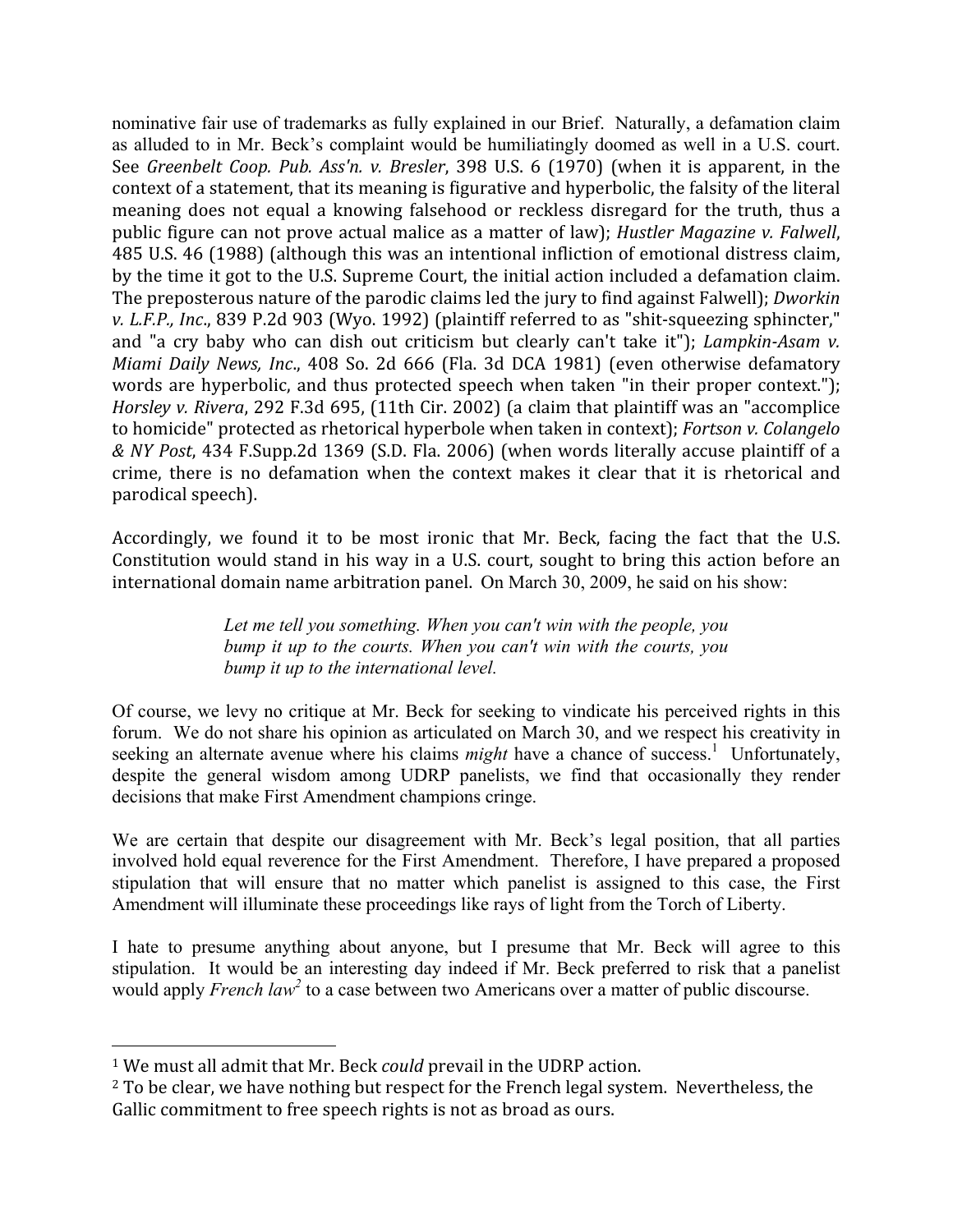I recall that Beck publicly called Harold Koh, the Dean of Yale Law School, a "threat to American democracy" for his views on transnational law. Beck said of Koh:

> *he wants to subordinate the American Constitution to foreign and international rules. We see that in his attack on First Amendment free speech principles, which he finds opprobrious.*

Similarly, Mr. Beck said it best when he warned of the dangers of allowing international legal principles to trump our cherished constitutional rights:

> *Once we sign our rights over to international law, the Constitution is officially dead.*

I am certain that neither party wishes to see First Amendment rights subordinated to international trademark principles, thus unwittingly proving Mr. Beck's point. Lest this case become an example of international law causing damage to the constitutional rights that both of our clients hold dear, I respectfully request that your client agree to stipulate to the application of American constitutional law to this case.

I have attached a proposed stipulation for your review.

Sincerely,

Ruff Marc J.

Marc John Randazza